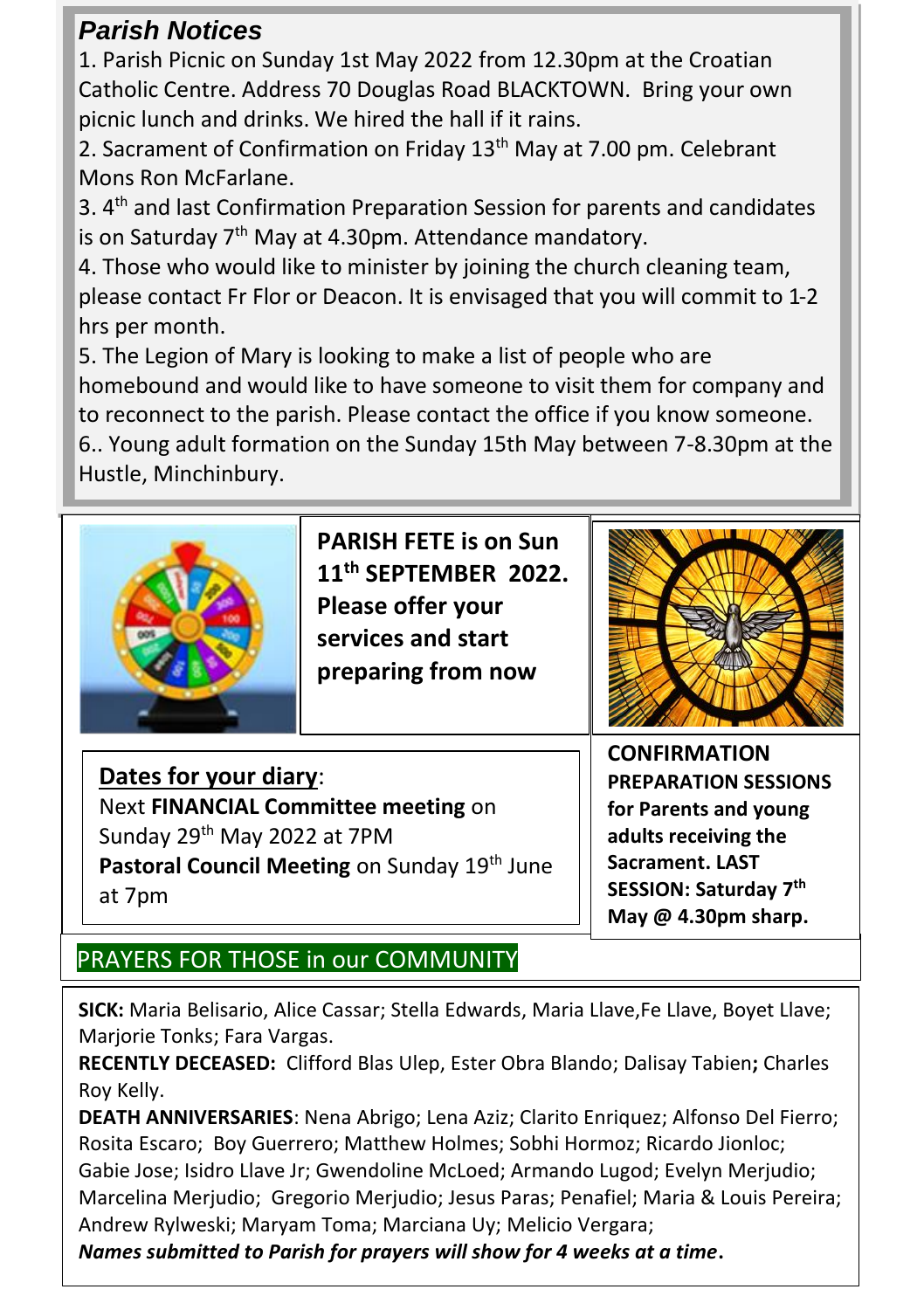

**SACRED HEART PARISH** 

SOUTH MT DRUITT

9 Ropes Creek Road Mt Druitt NSW 2770 tel: [98323896](tel:98323896) **3rd Sunday of EASTER (C) 1 st May 2022**

## **From Fr Flor's desk ………..**

## **Catholic Popular Devotions**

 "Popular Devotions" are sometimes not properly understood and appreciated. Brief reflection of the two words "popular" and "devotion" may open an insight on understanding the practice of popular devotions. It is called "popular" because these set of prayers and practices originated from the people of God and consequently loved and cherished by them. People find spiritual consolation and strength in the practice of the devotions. They too may find the popular devotions as an adequate expression of their faith, happiness and satisfaction. It is also called a "devotion" (Latin origin- 'devotio') which connotes the devotee's internal attitude of consecration, surrender, dedication and the readiness to perform all that belongs to the service of God. We may define Popular Devotions then as set of prayers and practices which originated from the people, loved, and cherished by them and is helpful in their spiritual growth and strengthen them in their readiness to do services for God. Examples of Popular Devotions are the Rosary, our Mother of Perpetual Help, novenas, stations of the cross, the scapular, the miraculous medal, processions, candle lighting and prayers for the dead, sacred heart devotion, and more.

The Church (Vatican II, Constitution on Liturgy #13) endorses popular devotions to the faithful. The constitution on Liturgy states: "Popular devotions of the Christian people, provided they conform to the laws and norms of the Church, are to be highly recommended …. Devotions proper to individual Churches also have a special dignity if they are undertaken by order of bishops according to the customs or books lawfully approved." Assigning a patron saint or title of the Lord to a particular Church may imply recommendation of relevant popular devotions. For example, Marian devotions are to be endorsed in Australia as the country is entrusted under the patronage of Mary Help of Christians. Sacred Heart Devotions are to be endorsed in the Parish of the Sacred Heart.

*Note: We do popular devotions, the Our Mother of Perpetual Help and Sacred Heart Devotion (adoration) on each Wednesday evening at Sacred Heart Parish*.

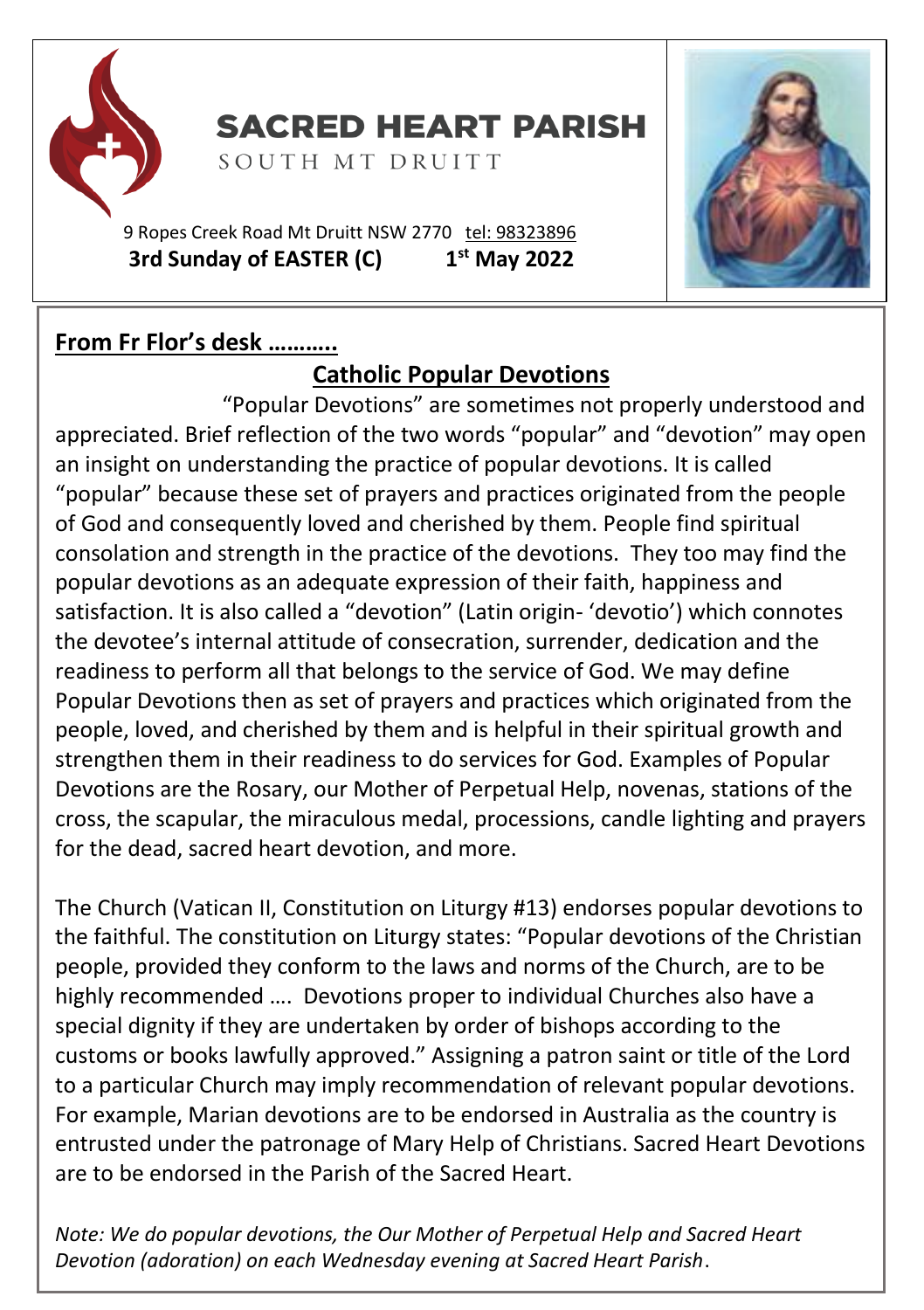| <b>Sunday Masses</b>                                             | <b>Saturday</b>                 | 6.00 pm 3rd Sunday Easter (C)   |  |  |
|------------------------------------------------------------------|---------------------------------|---------------------------------|--|--|
|                                                                  | <b>Sunday</b>                   | 7.30 am & 9.00am:               |  |  |
| <b>Weekday Masses &amp; Communion Services</b>                   |                                 |                                 |  |  |
|                                                                  | Monday                          | 9.10 am Saint Athanasius        |  |  |
|                                                                  | Tuesday                         | 9.10 am Saints Philip and James |  |  |
|                                                                  | Wednesday                       | 7.00pm Wed 3rd Week of Easter   |  |  |
|                                                                  | Thursday                        | 9.10am Thurs 3rd Week of Easter |  |  |
|                                                                  | Friday                          | 9.10am Fri 3rd Week of Easter   |  |  |
|                                                                  | Saturday                        | 6.00pm Sat 3rd Easter Saturday  |  |  |
| <b>Confessions</b>                                               | Saturday:                       | 5.00pm Fr. Florito Apalias      |  |  |
|                                                                  |                                 |                                 |  |  |
| <b>Pastoral Director:</b><br>Deacon Roderick Pirotta             |                                 |                                 |  |  |
| <b>Resident Priest:</b><br><b>Fr Florito Apalias</b>             |                                 |                                 |  |  |
| <b>Mark Buhagiar</b><br><b>Parish Chairperson:</b>               |                                 |                                 |  |  |
| <b>Church Office:</b> 22 Ropes Creek Rd, Mt. Druitt Ph: 98323896 |                                 |                                 |  |  |
| Email:<br>mountdruittsouth@parracatholic.org                     |                                 |                                 |  |  |
| <b>Website:</b>                                                  | https://southmountdruitt.org.au |                                 |  |  |
| <b>Baptisms &amp; Weddings:</b>                                  |                                 | By arrangement                  |  |  |
|                                                                  |                                 |                                 |  |  |



If you know someone that needs a lift to attend Church especially Sundays, please let us know. We will endeavour to find parishioners who are willing to minister in this way.

| <b>Readers</b>                   | <b>6.00pm</b>       | 7.30am           | <b>9.00am</b>    |
|----------------------------------|---------------------|------------------|------------------|
| $30^{th}/1^{st}$ May             | Luisito Villapana   | Grace Bondoc     | Aloysius Wong    |
| 3rd Sunday of Easter             | Herminia Villarica  | Jerome D'Rosario | Matthias Wong    |
| $7th/8th$ May                    | Pio Vergara         | Nathan McKenzie  | Mary Zore        |
| 4 <sup>th</sup> Sunday of Easter | Shirley Fernandez   | Elijah Merjudio  | Fadi Antown      |
| $14th/15th$ May                  | Montana Farquharson | Thomas Merjudio  | Jevita Bugayong  |
| 5 <sup>th</sup> Sunday of Easter | Edna Gemzon         | Joaquim Mendes   | Bethany Buhagiar |

**Entrance Antiphon:** Cry out with joy to God, all the earth; O sing to the glory of his name. O render him glorious praise, alleluia

**Psalm**: I will praise you, Lord, for you have rescued me.

Gospel Acclamation: Alleluia, alleluia! Christ is risen, the Lord of all creation; he has shown pity on all people. Alleluia

**Communion Antiphon:** The disciples recognized the Lord Jesus in the breaking of the bread, alleluia.